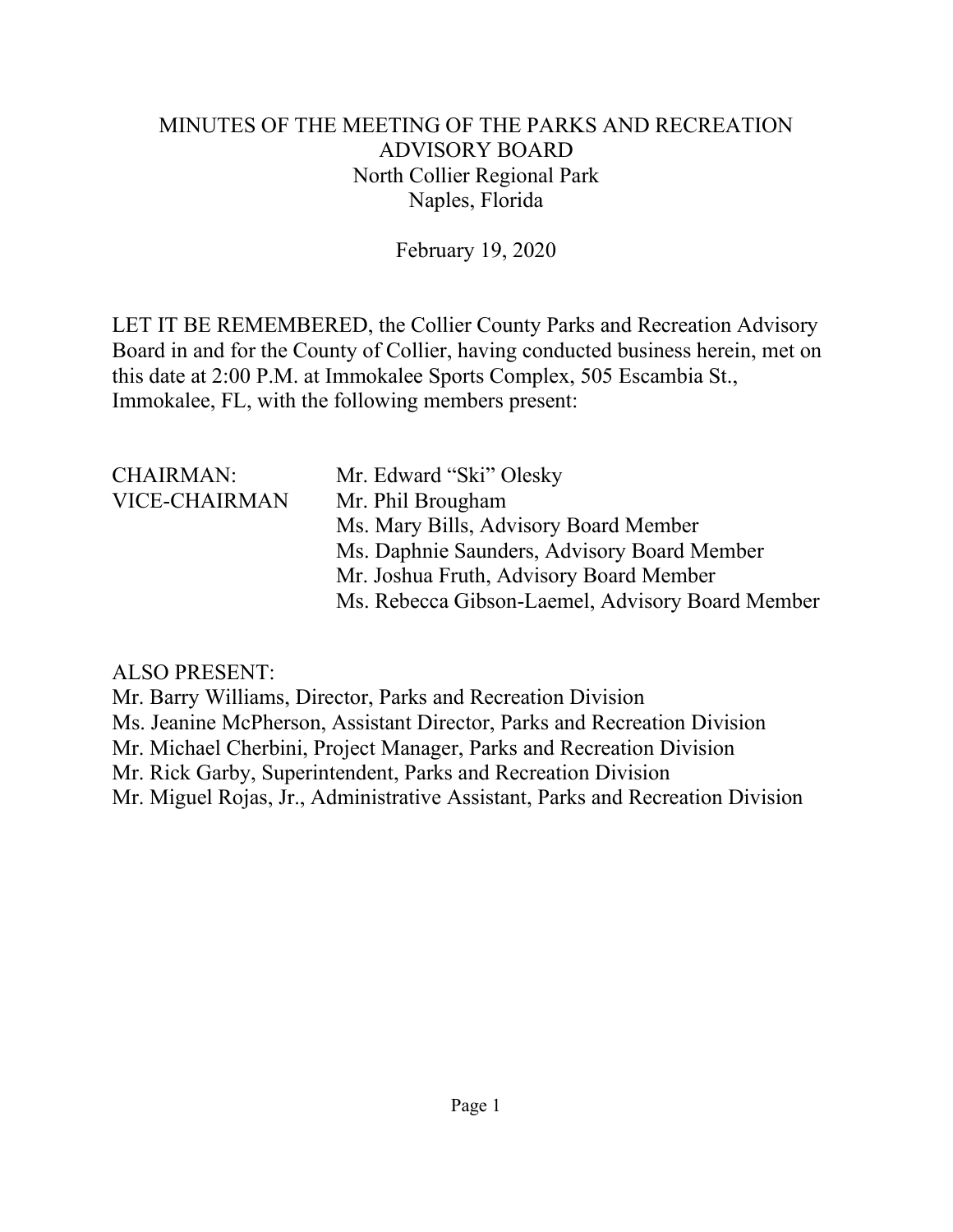### **I. Call to Order**

### **II. Pledge of Allegiance and Invocation**

The Pledge of Allegiance was recited, and a moment of silence observed.

### **III. Approval of the Agenda**

*Ms. Bills entered a motion to approve the February 19, 2020 meeting agenda. Mr. Brougham seconded the motion. All members were in favor. The motion was carried.* 

### **IV. Approval of Meeting Minutes**

*Mr. Brougham entered a motion to approve the January 15, 2020 meeting minutes. The motion was seconded by Ms. Gibson-Laemel. All members were in favor. The motion was carried.* 

# **V. Public/Board Comments**

**+**Ms. Rhonda Nunez, long-time Immokalee resident, addressed PARAB on behalf of local residents regarding maintenance and safety issues associated with the baseball/softball fields used by the local high school. Uncertainty was expressed as to which County entity bears maintenance responsibility for the fields; the Collier County Parks and Recreation Division or the Collier County School District. It was noted that Immokalee High School is the only school in the county who does not have a dedicated ball field and shares the baseball/softball field with the community. Specific concerns include a non-working PA system, condition of the grass fields, condition of the concession stand, and lack of safety netting. Frustration was expressed at the construction of 8 new ball fields at Big Corkscrew Island Regional Park, without any additional fields built in Immokalee in many years. A preference was expressed for field maintenance responsibility to be assumed solely by the School Board.

Mr. Williams noted that the Parks Division had maintained the Immokalee ball fields at recreational level service in the past; the same level of service required for high school level baseball. While the property is still owned by the Parks Division and held as a public park, field maintenance was taken over at the request of the Collier County School Board, with approval by the Board of County Commissioners (BCC). Consideration is currently being given to purchasing Trust property in Immokalee for the purpose of the construction of ball fields. The community of Ave Maria is also considering allowing public use of their parks. Conversations have been had with the Florida Department of Transportation regarding the expansion of State Road 29, resulting in the loss of Immokalee Airport Park. A request for consideration of State funding assistance for the construction of new ball fields in Immokalee has subsequently been rejected by the State, who opined that the request for assistance would not be justified by the acreage lost with the State Road expansion.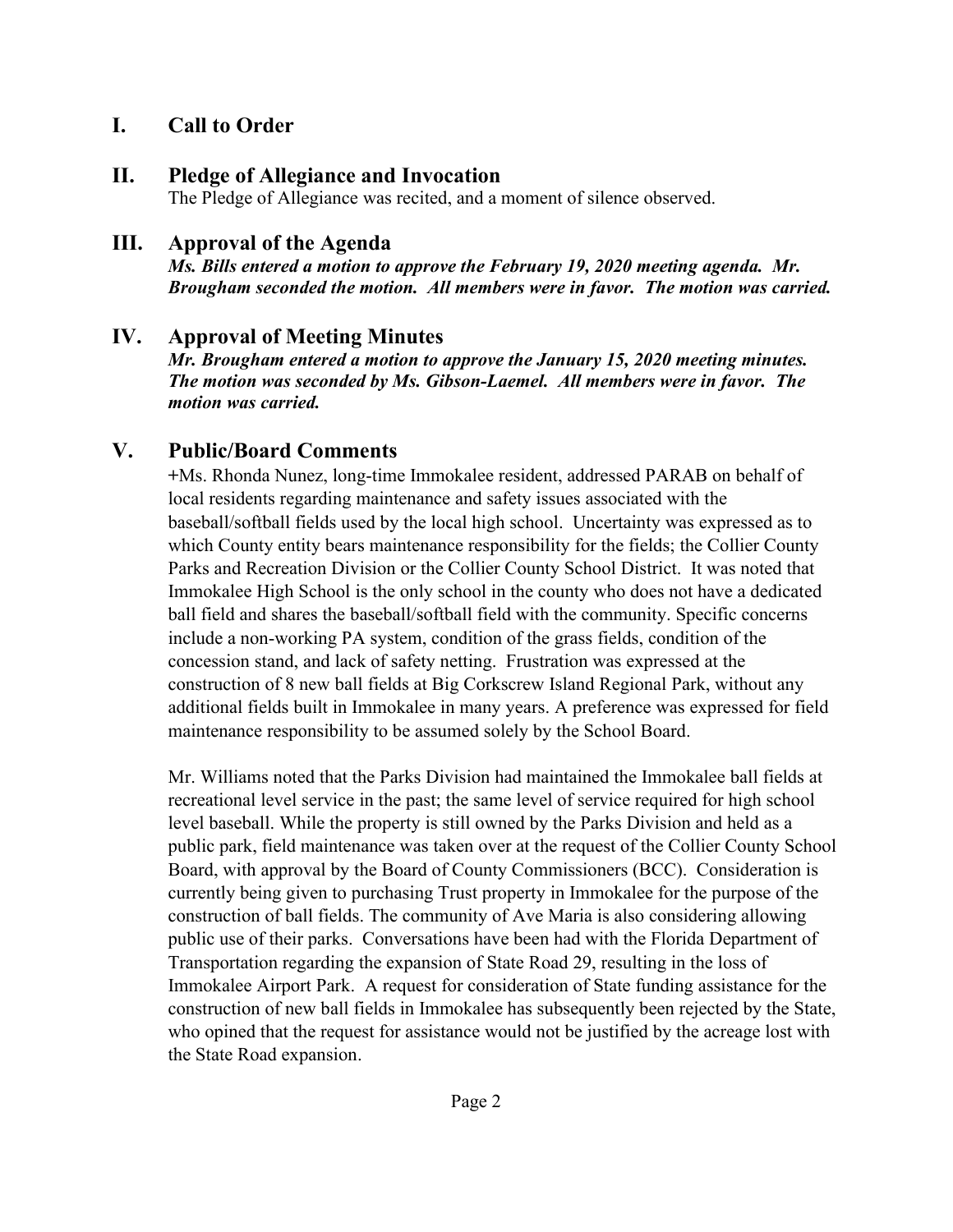Ms. Saunders requested a copy of the agreement with the School Board for her review, and recommended citizens discuss their issues and concerns with County Commissioner McDaniel, who represents District 5. Mr. Brougham pointed out numerous attempts in the past to lobby the BCC for additional budgetary funds to be spent on maintaining Parks facilities, and a recommendation was made for public attendance at a BCC meeting to express community related concerns. Mr. Brougham further suggested that an itemized list of maintenance issues be provided to Mr. Williams in order to facilitate action between the Parks Division and the School Board. Mr. Williams confirmed that the stated issues would be discussed and clarified with School Board management, Parks senior management, as well as possible discussion with Commissioner McDaniel. Citizens were also asked to contact Ms. Annie Alvarez, Parks Regional Manager for updates, questions, or concerns. Mr. Fruth suggested use of the 311 app to report noted issues. Advisory Board members encouraged the public to email them directly with further questions or issues. Ms. Saunders provided personal contact information members to the members of the public who were in attendance.

+A local resident expressed concern at the dim lighting noted at the building exits of the Immokalee Sports Complex facility, as well as throughout the parking lot, citing safety issues. It was noted that the lights are functioning, however are extremely dim and inadequate. Mr. Williams and Mr. Garby confirmed that this issue will be investigated and further addressed with Facilities Management to seek a solution.

+Ms. Cheryl Thomas requested clarification of the Immokalee shade tree capital project. Mr. Williams clarified that the Community Foundation of Collier County had donated funds to plant sabal palms around the three ball fields located at the Immokalee Sports Complex. Feedback from members of the public in attendance was positive in this regard.

+Ms. Thomas also made inquiry regarding the planning process involved in drafting the 5-year Capital Projects Plan. Mr. Williams noted that a 5-year Capital Projects Plan is compiled by identification of all Parks Division issues which require attention. An annual budgetary process results in allocated funds which are to be applied towards the projects identified on the 5-year plan, however with the possibility of unforeseen expenditures which may alter the plan, resulting in ongoing reprioritization of Parks projects. A recommendation is ultimately made to the BCC for approval of the budget for the following year.

+Chairman Olesky requested that Immokalee residents discuss issues and concerns with him, for presentation and discussion at PARAB meetings.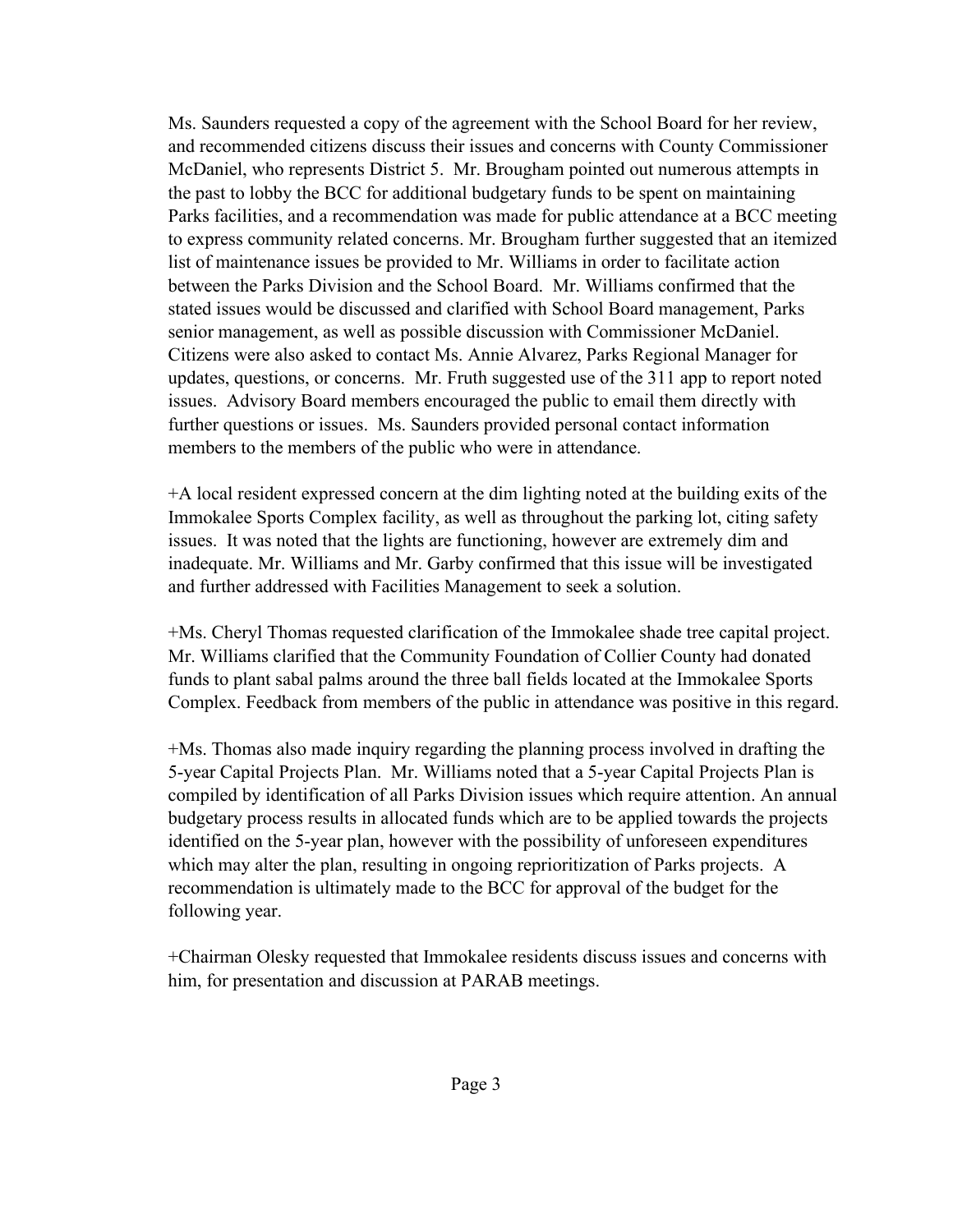#### **VI. Capital Projects Update – Mr. Cherbini +Big Corkscrew Island Regional Park:**

**Phase I:** Bi-weekly meetings are being held onsite, with ongoing review of shop drawings. Drainage ditches are being filled in, with fill being brought in to raise the site elevation. Delivery of the North Phase (fields and north concession) is planned for December 2020, with delivery of the South Phase scheduled for May 2021. **Phase II:** Construction is scheduled to begin in July 2020, provided all permits are received on time, with project completion anticipated in October 2021.

**+Barefoot Beach Boardwalk and Pavilions (North Access), with replacement of 5 pavilions:** Tourist Development Council approval for the project was given in October 2019, with BCC approval received on November 12, 2019. The contract was awarded to Infinite Construction at a cost of \$225K. A meeting has been held with the HOA in early February. The project is pending CCSL permitting, with an anticipated project start date in late February.

**+Clam Pass Boardwalk and Restroom:** Construction bids were received back by January 28, 2020, with an award recommendation to be presented to the BCC on February 25, 2020. Preliminary elements will be completed in March, with full construction to begin in summer 2020, prior to the commencement of sea turtle nesting. Coordination will be done with the Naples Grande for boardwalk closure in late summer.

**+Tigertail Restrooms:** The Direct Select precast concrete building (Leesburg Concrete) is in procurement. The winning low bid was awarded to Capital Construction at \$156,200. Two POs remain pending. The project is scheduled for completion in June 2020.

**+Tigertail Concession Area:** Project design is at 75%. Construction bids are due in late February/early March, with construction scheduled to begin in March 2020. Completion of the project is anticipated for August 2020.

#### **+East Naples Community Park:**

**Electrical:** FPL easement approval was received February 13, 2020, mobilized on site, with construction on schedule, to be completed by April 18, 2020.

**10 New Pickleball Courts:** Notice to Proceed has been issued, mobilized on site. Utility work is ongoing, with the project on schedule for the April 18, 2020 US Open Pickleball Championship.

**Welcome Center:** Jacobs Engineering Group is on board for the design of the new Welcome Center. A design kick-off meeting was held on February 10, 2020.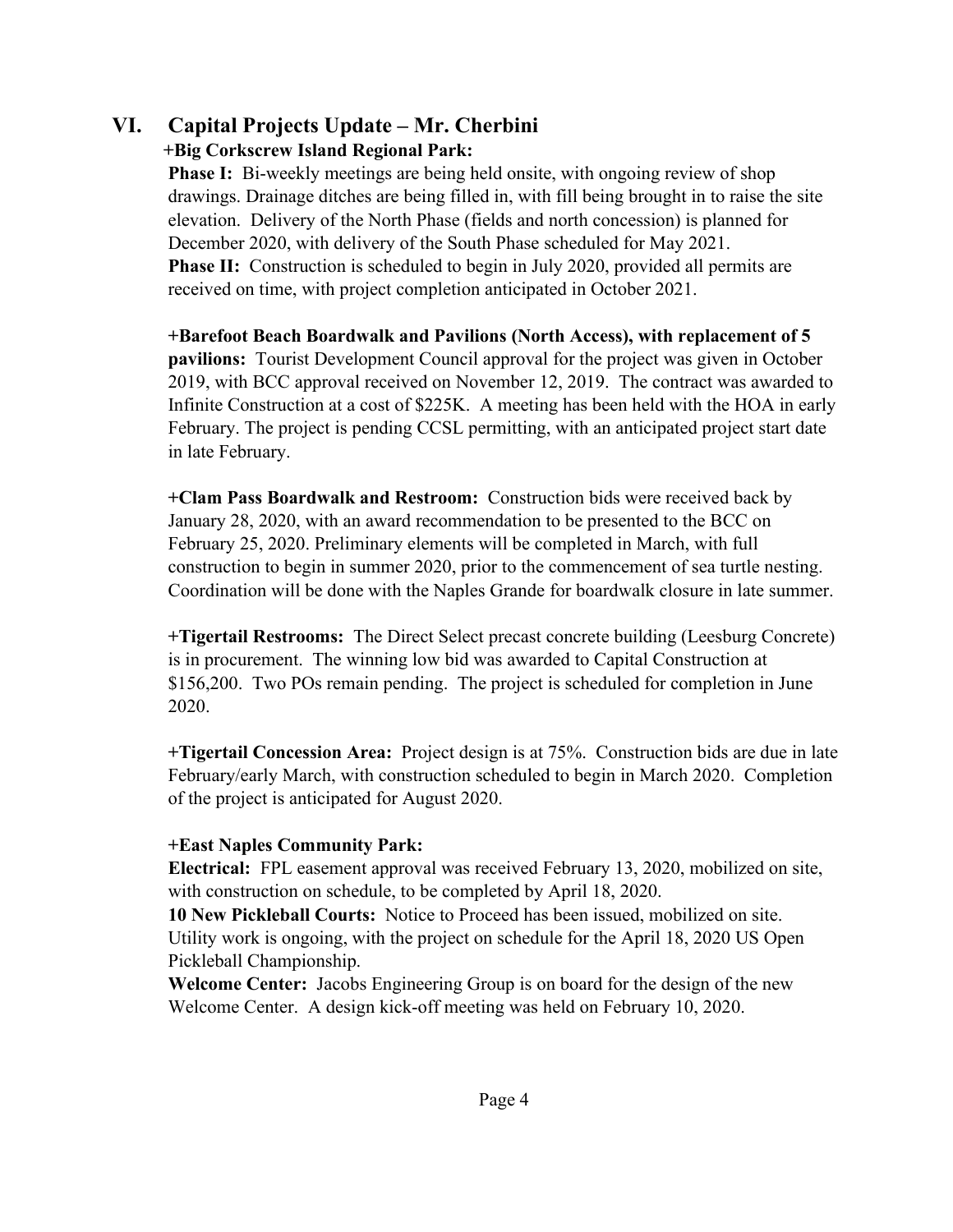**+Ann Olesky Park:** The Division of Historical Research requirement of the completion of a Cultural Resource Assessment Survey will be funded by the Florida Fish and Wildlife Conservation Commission at a cost of \$24K. 100% design plans are in place. Construction bids will be solicited following permit approval. An alternative local power source is planned to improve lighting at the pier, discontinuing the need for LCEC service.

#### **+Paradise Coast Sports Complex:**

**Phase IA:** Construction of underground utilities, 5 buildings, and 4 artificial turf fields remain ongoing, with fields and Great Lawn scheduled to open June 2020. **Phase IB:** Approval was received for the Stadium and Great Lawn in December 2019, at a cost of \$19.6M. Construction began January 6, 2020.

**+Golden Gate Activity Pool:** Assessments are currently underway (Wood).

**+Sun-N-Fun:** Assessments of slide pool, family and activity pools are underway (Stantec).

# **VII. New Business**

**a. Cinco De Mayo Event:** Permission was requested for the sale of beer at the upcoming Cinco de Mayo celebration scheduled on May 2, 2020, sponsored by the Immokalee Chamber of Commerce. Parks Staff will ensure compliance with all County requirements pertaining to the sale of alcohol at the event.

*Ms. Saunders entered a motion to permit the sale of beer at the Cinco De Mayo event scheduled for May 2, 2020. Ms. Gibson-Laemel seconded the motion. All members were in favor. The motion was carried.* 

- **b. Accreditation Standards:** A copy of Accreditation Standards was shared with PARAB for review and discussion. A reminder was given of the upcoming onsite review, April 20-23, 2020, which is a component of the reaccreditation process.
- **c. Boat Launch Fees:** A review of the current boat launch fee schedule was requested of PARAB by Commissioner McDaniel, in response to concerns expressed by a constituent. The boat launch fee policy, which was previously approved by the BCC, requires a launch fee per vessel. The constituent asserted that a single fee should be assessed per vehicle, regardless of the number of vessels on the trailer. It was noted by Mr. Williams that an annual \$100 permit may be purchased per vessel, allowing for unlimited launches of that vessel for the year.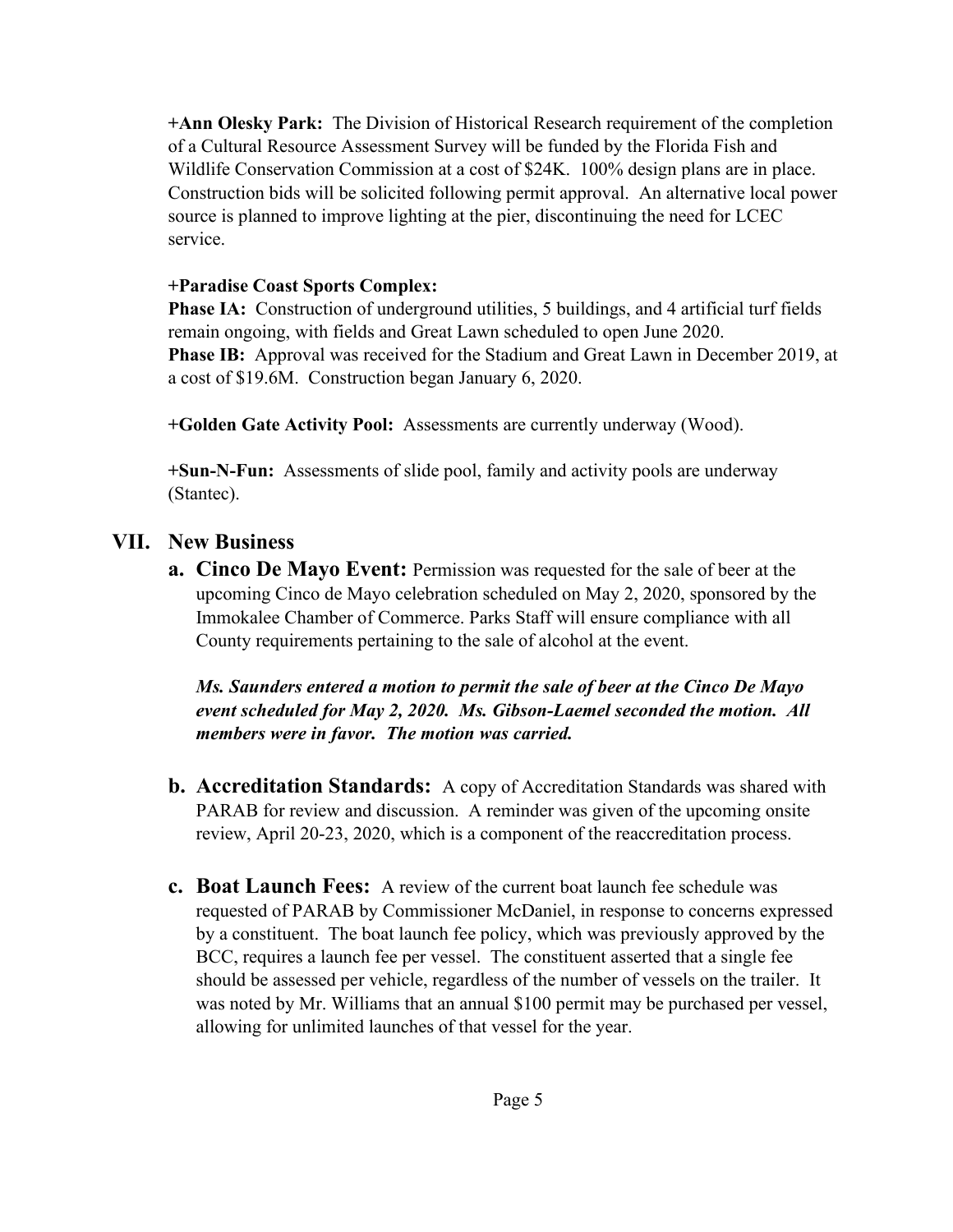A brief discussion ensued regarding the use of a boat launch facility as a place of business, with the current County ordinance disallowing the operation of a commercial business at a county park. It was noted that the Parks Division receives a small portion of the vessel launch fees, which are put towards the operation of the park.

*Mr. Brougham entered a motion to maintain the boat launch fee schedule, as previously approved by the Board of County Commissioners. Ms. Saunders seconded the motion. All members were in favor. The motion was carried.* 

- **d. Big Shots Golf:** Information was shared with PARAB regarding Big Shots Golf, the vendor chosen to participate at the Golden Gate Golf Course location. Ms. Saunders noted that while the surrounding community supported maintaining an 18 hole golf course, feedback had been generally favorable regarding the installation of Big Shots Golf, in consideration of the alternative of total land development. Mr. Fruth noted that the design and use of the remaining land at the site is in the early discussion and planning stages.
- **e. Donna Fiala ELCP Rededication:** The Donna Fiala Eagle Lakes Community Park dedication ceremony has been scheduled for Friday, March 27, 2020 at 10:00 a.m. PARAB members were invited to "save the date."
- **VIII. 311 Report:** A report detailing 311 line items for the previous month was shared with PARAB. Members of the public who were present at the meeting were encouraged to report Parks or county issues or concerns via 311.

# **IX. Directors Highlights – Mr. Williams**

**+** The Great Naples Duck Race and Safety Festival fundraiser was recently held at the Sun-n-Fun Lagoon Lazy River on Saturday, February 1, 2020. The event was sponsored by the Safe and Healthy Children's Coalition and was deemed a great success.

+Discussions have been had with the North Naples Fire Department regarding a potential offering of support with lifeguards at both Sun-n-Fun Lagoon and Big Corkscrew Island Regional Park, upon its completion.

+A debt service package to bond for deferred maintenance issues is being finalized prior to presentation to the BCC, with aquatics noted as the most significant issue.

+Pickleball fees remain a topic of discussion, with citizens expressing concern at the proposed increase in fees to play at county parks.